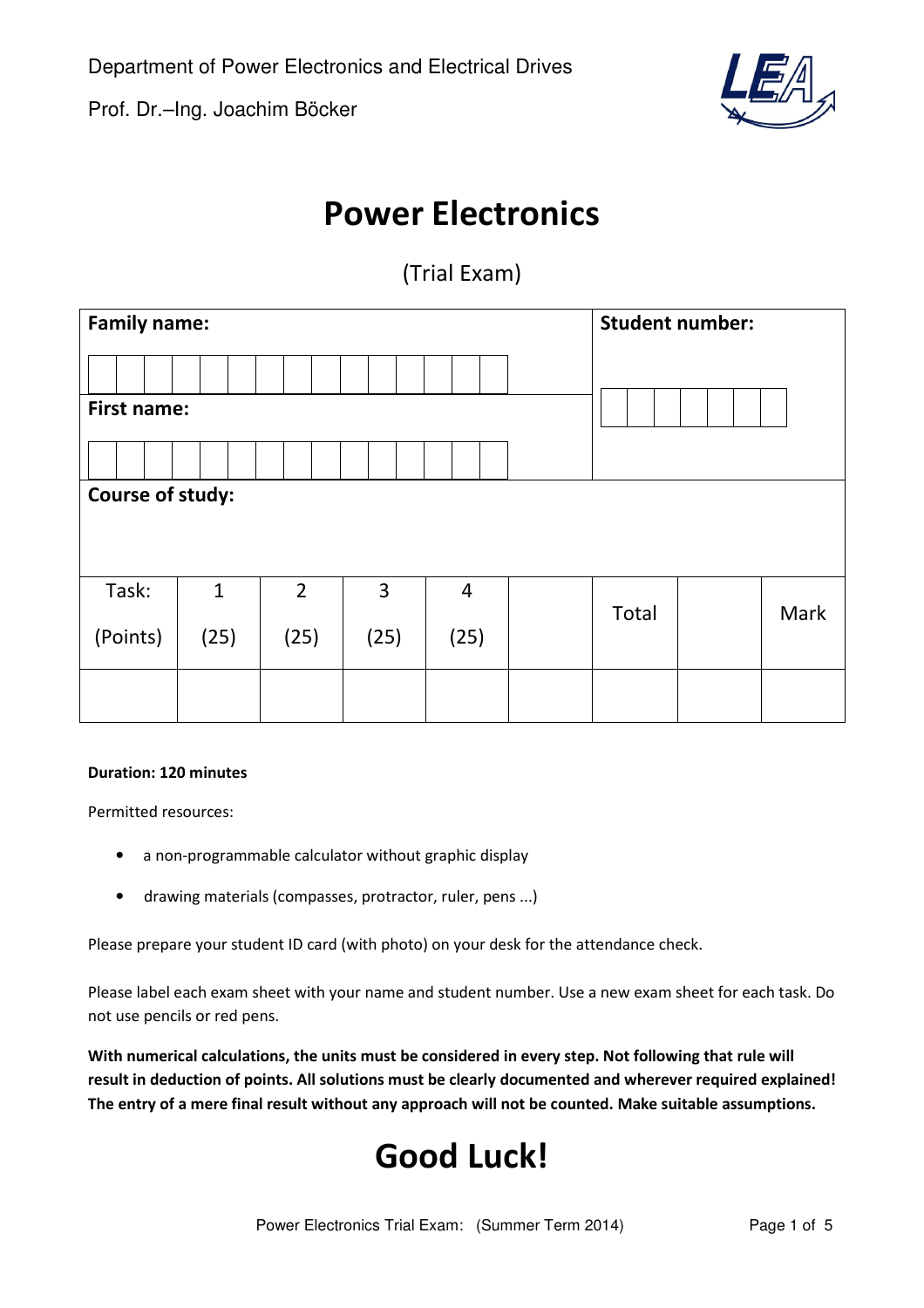### Task 1: Buck Converter (25 Points)

Figure 1 shows a buck converter. The input voltage to the converter is  $U_1 = 20$  V. The average output voltage  $U_2$  is 5 V while delivering a load of 2 A. The power-switches are assumed to be ideal during conduction and blocking states (0 V during conduction and 0 A in blocking). The converter is operated at a switching frequency of 100 kHz. The equivalent series resistance (ESR) of the capacitor is given as  $R_C = 5$  m $\Omega$  and the capacitance  $C = 100 \mu F$ .



## Fig.1: Buck converter

Estimate the following:

- 1.1 The DC value of the input current
- 1.2 Evaluate the inductance *L* to limit the ripple current of  $i_1$  to  $\pm$  20%.
- 1.3 For what value of the inductance L, does the converter operate at the boundary between continuous and discontinuous conduction modes?
- 1.4 Sketch the current through the capacitor C
- 1.5 Sketch  $u_c$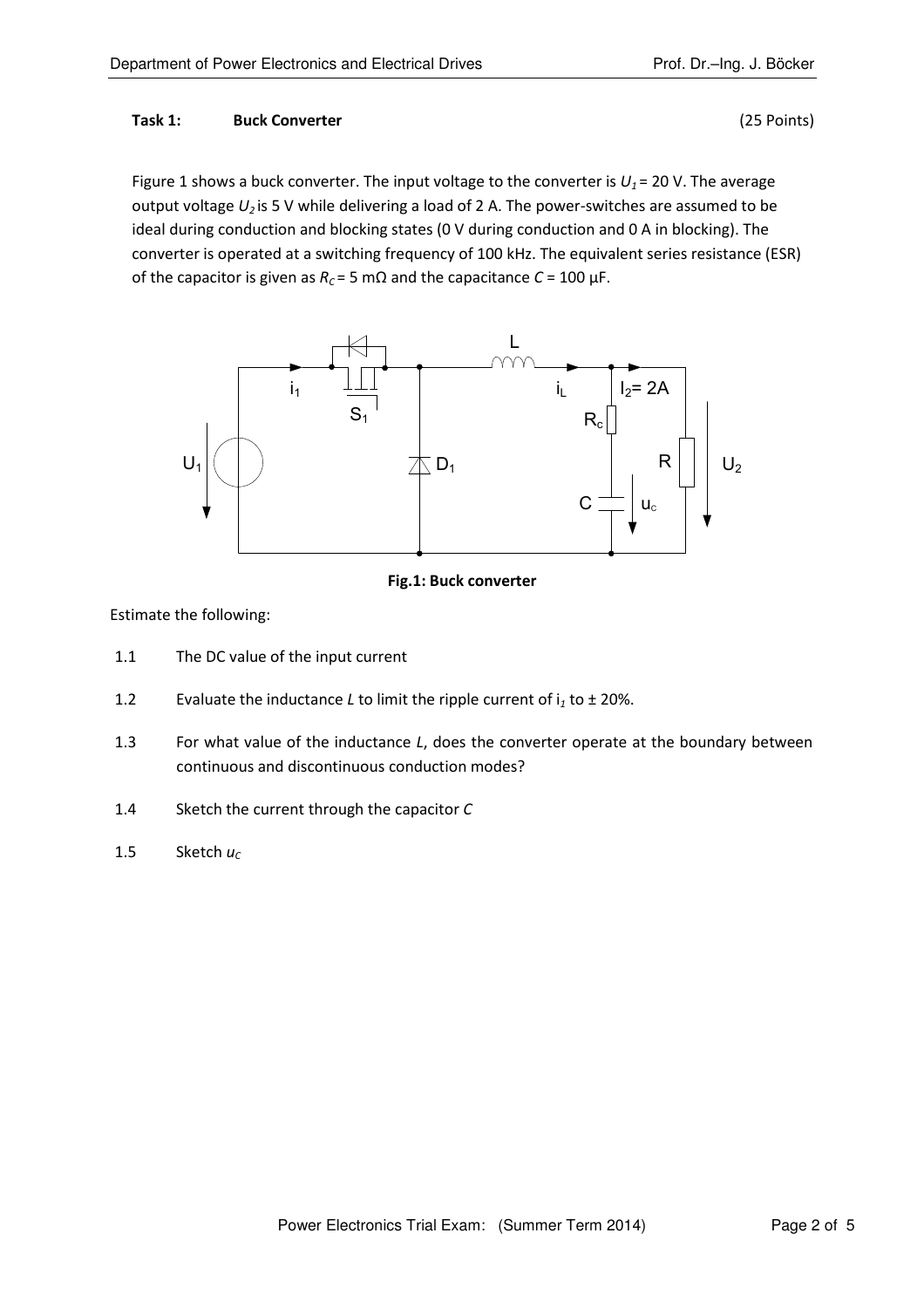#### Task 2: Buck-Boost converter (25 Points)

Figure 2 shows a buck-boost converter. The switches  $S_1$  and  $D_1$  are assumed to be ideal. The state variables are the inductor current  $i<sub>L</sub>$  and capacitor voltage  $u<sub>2</sub>$ . The circuit is to be operated in continuous conduction mode.



Fig.2 : Buck-Boost converter

- 2.1 Write down the differential equations of the converter for the two state variables during ON state i.e. when  $S_1$  is ON.
- 2.2 Write down the differential equations of the converter for the two state variables during OFF state i.e. when  $S_1$  is OFF.
- 2.3 Using the above write down the averaged dynamic model of the converter in state space format.
- **2.4** Derive the gain  $U_2/U_1$  at steady state in terms of duty cycle.
- 2.5 Evaluate the efficiency of the converter  $\eta = (U_2 I_2)/(U_1 I_1)$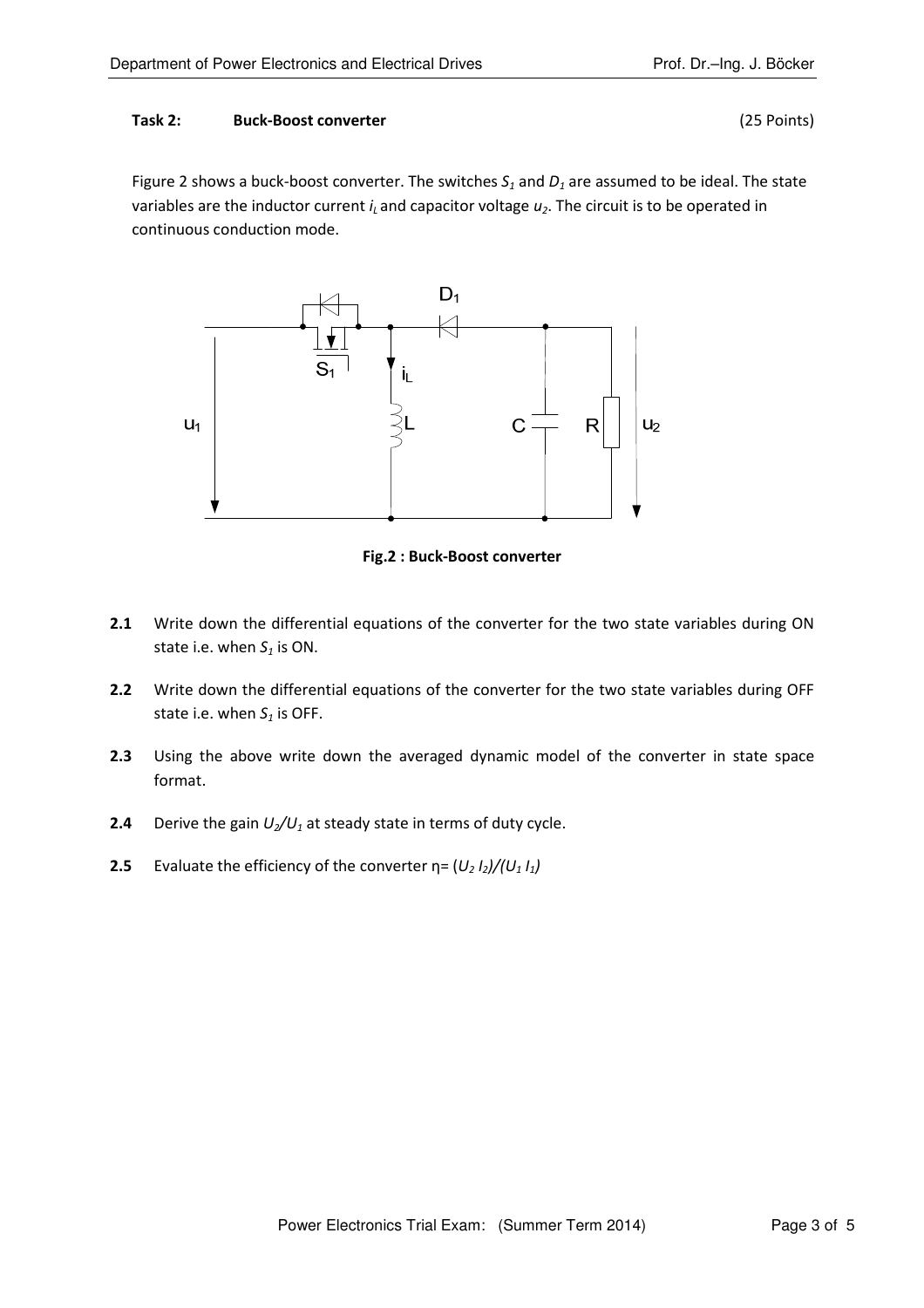#### Task 3: Four Quadrant Converter (25 Points)

In an electric locomotive, two four-quadrant converters (4QC) are connected via a multi-winding traction transformer to the overhead line. The overhead line delivers a single-phase sinusoidal AC voltage  $V_{AC}$  with grid frequency $f$ . The two four-quadrant converters are operated in interleaving operation to minimize the current ripple. The traction transformer has two primary windings connected in parallel and two secondary windings.



Figure 3: Power supply for an electric locomotive

| Nominal output voltage | $V_{\rm DC} = 2.5 \, kV$ | Relative short circuit voltage | $u_{k} = 20\%$       |
|------------------------|--------------------------|--------------------------------|----------------------|
| Nominal output power   | $P_{\rm N}$ = 2 MW       | Switching frequency            | $f_s = 300$ Hz       |
| Grid voltage           | $V_{AC} = 15 \text{ kV}$ | Interlocking time              | $\tau_s = 5 \,\mu s$ |
| Grid frequency         | $f = 16.67$ Hz           | DC Link capacitance            | $C = 12mF$           |

- 3.1 Explain that the 4QC could operate as both Buck and Boost converter.
- **3.2** Draw a simple diagram to explain the interleaving operation for a single 4QC.
- 3.3 Calculate the leakage inductance of the secondary windings, assuming that the primary leakage inductance of the traction transformer can be ignored.
- **3.4** Assuming that both 4QCs are lossless and that the main inductance and primary leakage inductance of the traction transformer can be ignored, derive the state-space equations describing the dynamics of the circuit system in figure 3 by using the simplified star formed equivalent circuit of the traction transformer.
- **3.5** Calculate the maximal ripple of the primary transformer current.
- **3.6** Please explain the purpose of interlocking time with the help of a circuit diagram. How does the interlocking time affect the transformer currents?